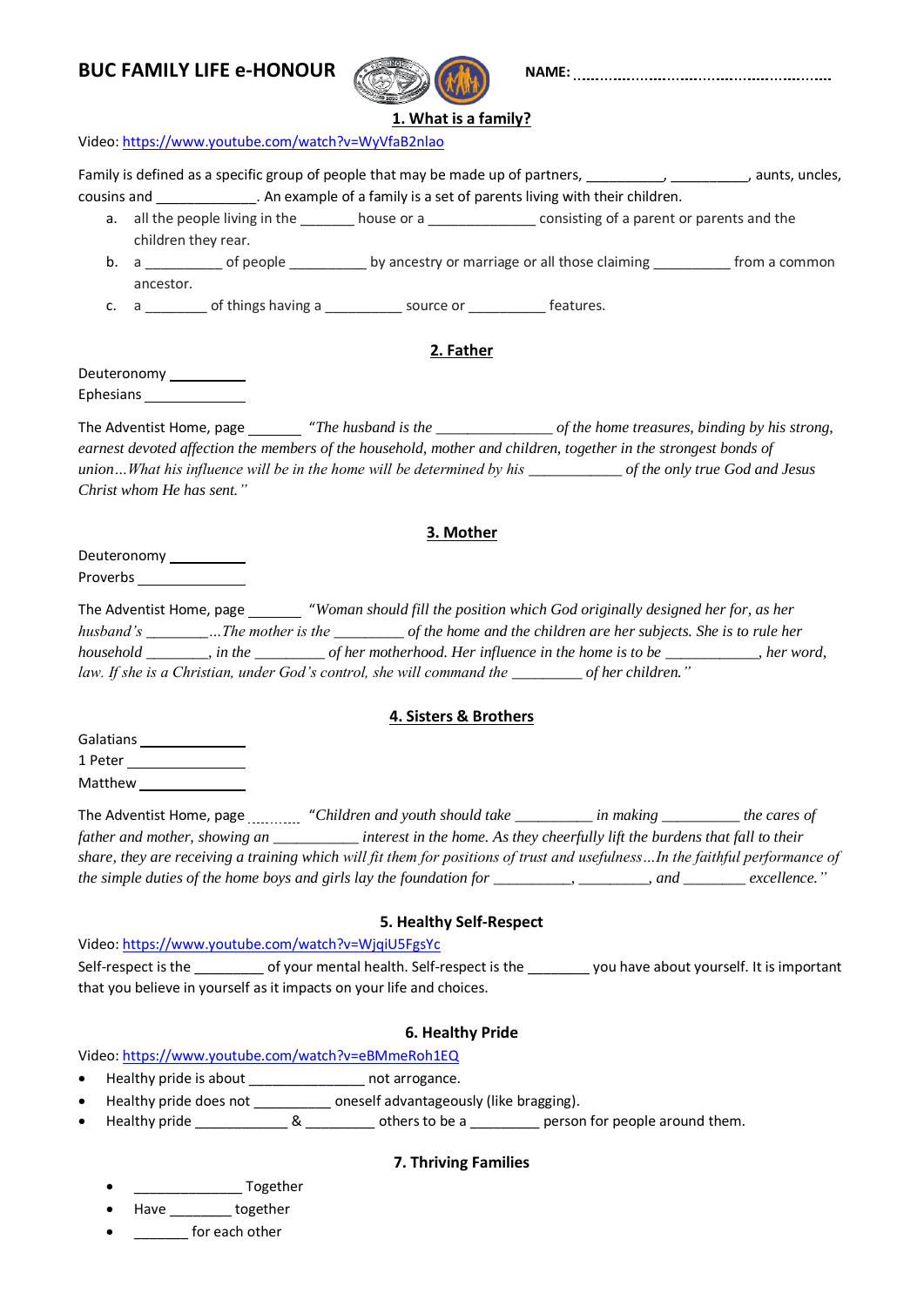# **FAMILY LIFE e-HONOUR COMPLETION SHEET**

**1. Explain the roles of the father, mother, sister, and brother as given in the Bible and the Spirit of Prophecy.**

| 2. What is the difference between self-respect and pride? |  |
|-----------------------------------------------------------|--|

Self-Respect:

Pride: **3. Write a paragraph about some of the things that make you feel good about your family. Include the** 

**things you are proud of and your family's good qualities and accomplishments.** 

**4. Do one of the following in your home for one week:**

- a. Properly dispose of garbage
- b. Wash the dishes
- c. Wash the clothes
- d. Dust and keep the floors clean

**Tick** 

Week Completed: Signed by Parent/Carer:

**4.how that you can care for younger members of your family or neighbour's for at least a couple of hours:**

Date Completed: Signed by Parent/Carer:

**5. Make a list of some of the things your family spends money on. Explain your responsibility to the finances** 

**of your family.**